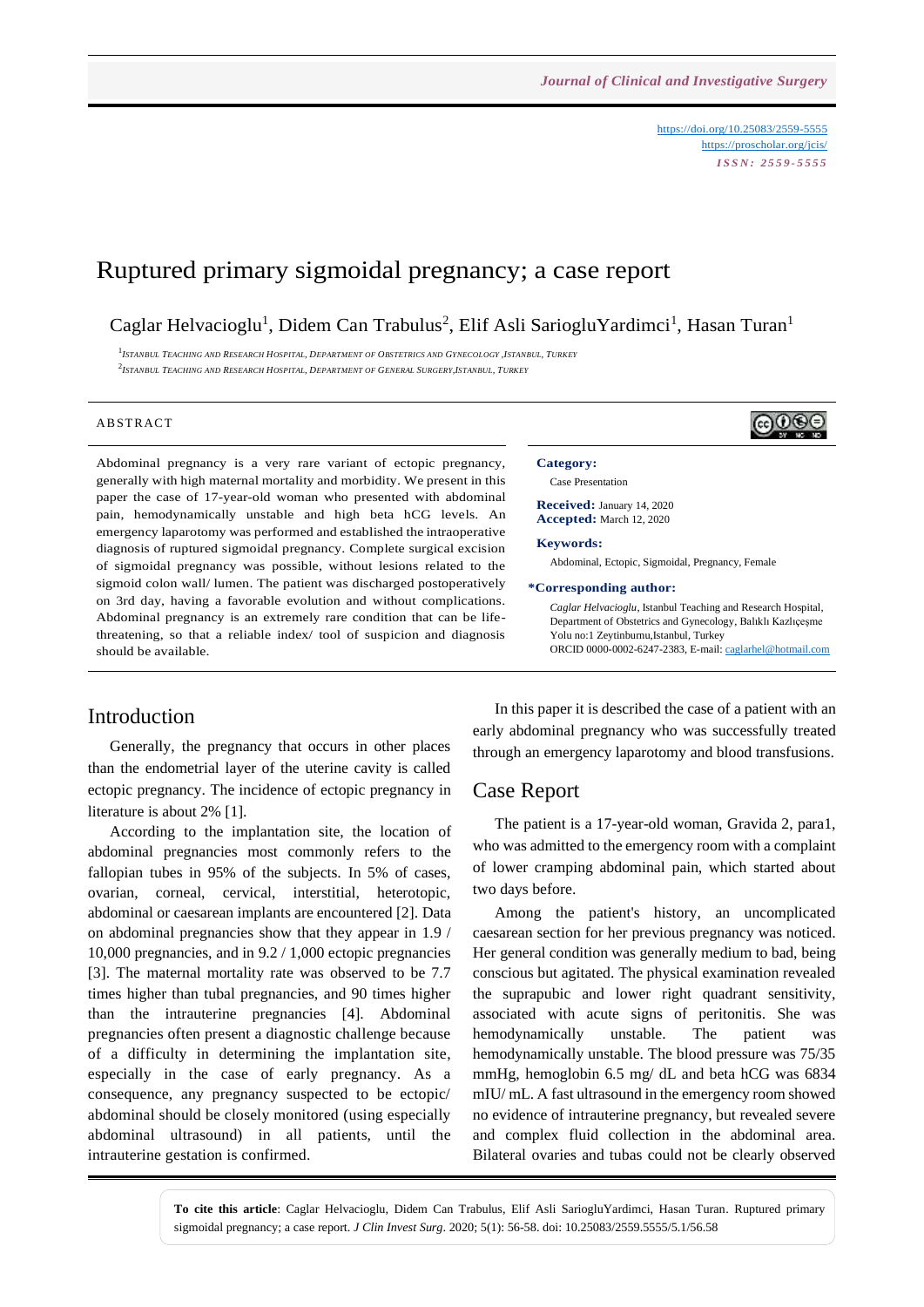due to clots. The above findings were related to a ruptured ectopic pregnancy. According to the patient's symptoms and clinical data presented, the patient was taken to the operating room for an emergency laparotomy. The intraoperative examination revealed large blood clots in the abdomen. The uterus, bilateral tubes and ovaries were normal. There were no signs of tubal or ovarian pregnancy, based on the normal-looking anatomy of the pelvis. An active bleeding area of about 3 cm with trophoblastic invasion was discovered in the sigmoid colon meso (Figure 1).



**Figure 1.** Active bleeding area on mesosigmoid

On this patient, our diagnosis of presumption was represented by abdominal ectopic pregnancy. She underwent a general surgery intervention and the excision was complete. There were no incidents or accidents during the intervention, so that no damage to the sigmoid colon lumen or vascular events were registered. The estimated blood loss was about 2000 ml, and two units of blood were transfused during surgery and two more units after the surgical intervention. The patient evolved postoperative favorably/ without complications, and was discharged to his home on the third day. The beta HCG level before discharge dropped to 683 mIU/ ml. On the 15th day after the surgery, beta HCG values were observed as negative. During the post-operative period, the patient did not take methotrexate. Histopathological examination confirmed the presence of chorionic villus, in association with blood clots and elements related to the conception process.

## **Discussions**

Abdominal pregnancy is a rare obstetric complication in which the mother's death may occur in the absence of specific treatment, with serious implications for the child. Diagnosis of abdominal pregnancy is difficult and often established intraoperatively. Therefore, a high suspicion index is required to be able to establish a corect presumptive diagnosis. The criteria used to diagnose a primary abdominal pregnancy were first defined by Studdiford in 1944 [5]. To classify a pregnancy as abdominal, he stated that the following criteria must be met: (1) normal tubes and ovaries, (2) uteroperitoneal fistula, (3) peritoneal surface-only pregnancy and (4) no evidence of secondary implantation after the first primary tubal nidation.

Laparoscopic approach and methotrexate treatment are possible therapeutic options in early abdominal pregnancies. Cases treated through laparoscopic approach are described in the literature. For stable patients, the laparoscopic approach is a good alternative. The combination of these procedures is also possible. Abdominal pregnancy may be discovered in the early period, as well as cases diagnosed shortly before the term have been reported in the literature. A massive bleeding usually occurs when attempts to remove the placenta, being one of the most challenging problems encountered during laparotomy for abdominal pregnancy [6]. It is recommended for placenta to remain in its best/ sure location, all blood flow to the placenta being secured with minimal intraoperative and postoperative risks [6, 7]. However, the hepatic and splenic areas still represent regions where bleeding complications could be high. In such areas bleeding can be even life-threatening. Therefore, the diagnosis of abdominal pregnancy should be made in early weeks as many times as possible, and risky pregnancies should be closely monitored.

As a result, abdominal pregnancy is often a missed or delayed diagnosis. A high clinical suspicion index is required for a corect and precoce diagnosis. Unfortunately, only 40% of early abdominal pregnancies are diagnosed before the surgery [8]. A precoce diagnosis is possible where the prenatal ultrasound helps identifying cases of ectopic pregnancy. We successfully treated this patient with emergency laparotomy and blood transfusion.

## Conclusions

Abdominal pregnancy is a rare obstetric complication in which the mother's death may occur in the absence of the specific treatment, and with variable/ serious implications for the child. The diagnosis of abdominal pregnancy is often difficult, and sometimes it is even established intraoperatively. Therefore, a reliable diagnostic indicator (a high suspicion index) is needed to establish the diagnosis in